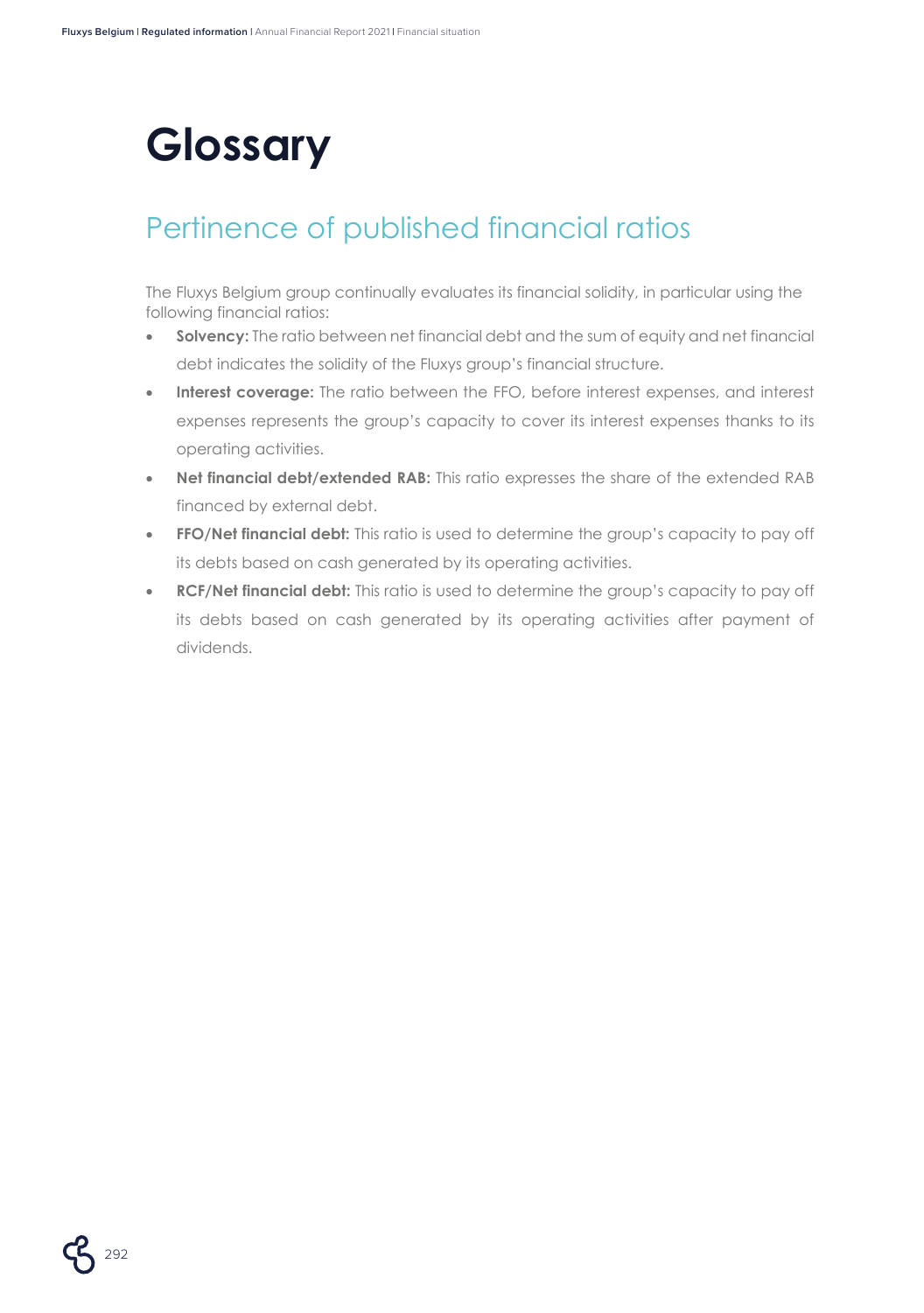## Definition of indicators

#### **Other property, plant and equipment investments outside the RAB**

Average combined investments in property, plant and equipment linked to the extensions to the Zeebrugge LNG terminal and in unregulated activities.

#### **Net finance costs**

Interest charges less financial income from lease contracts, interest on investments and cash equivalents and other interest received, excluding interest on regulatory assets and liabilities.

#### **Interest expenses**

Interest expenses on debts (including interest charges on leasing debts), less interest on regulatory liabilities.

#### **EBIT**

**Earnings Before Interests and Taxes** or operating profit/loss from continuing operations plus the result of investments accounted for by the equity method and the dividends received from unconsolidated entities. EBIT is used to monitor the operational performance of the group over time.

#### **EBITDA**

**Earnings Before Interests, Taxes, Depreciation and Amortisation** or operating profit/loss from continuing operations, before depreciation, amortisation, impairment and provisions, plus the result of investments accounted for by the equity method and the dividends received from unconsolidated entities. EBITDA is used to monitor the operational performance of the group over time, without considering non-cash expenses.

#### **Net financial debt**

Interest-bearing liabilities (including leases), less regulatory liabilities, cash linked to early refinancing transactions and 75% of the balance of cash, cash equivalents and shortand long-term cash investments (the other 25% is considered as reserve for operational needs and therefore not available for investments). This indicator gives an idea about the amount of interest bearing debt that would remain if all available cash would be used to reimburse loans.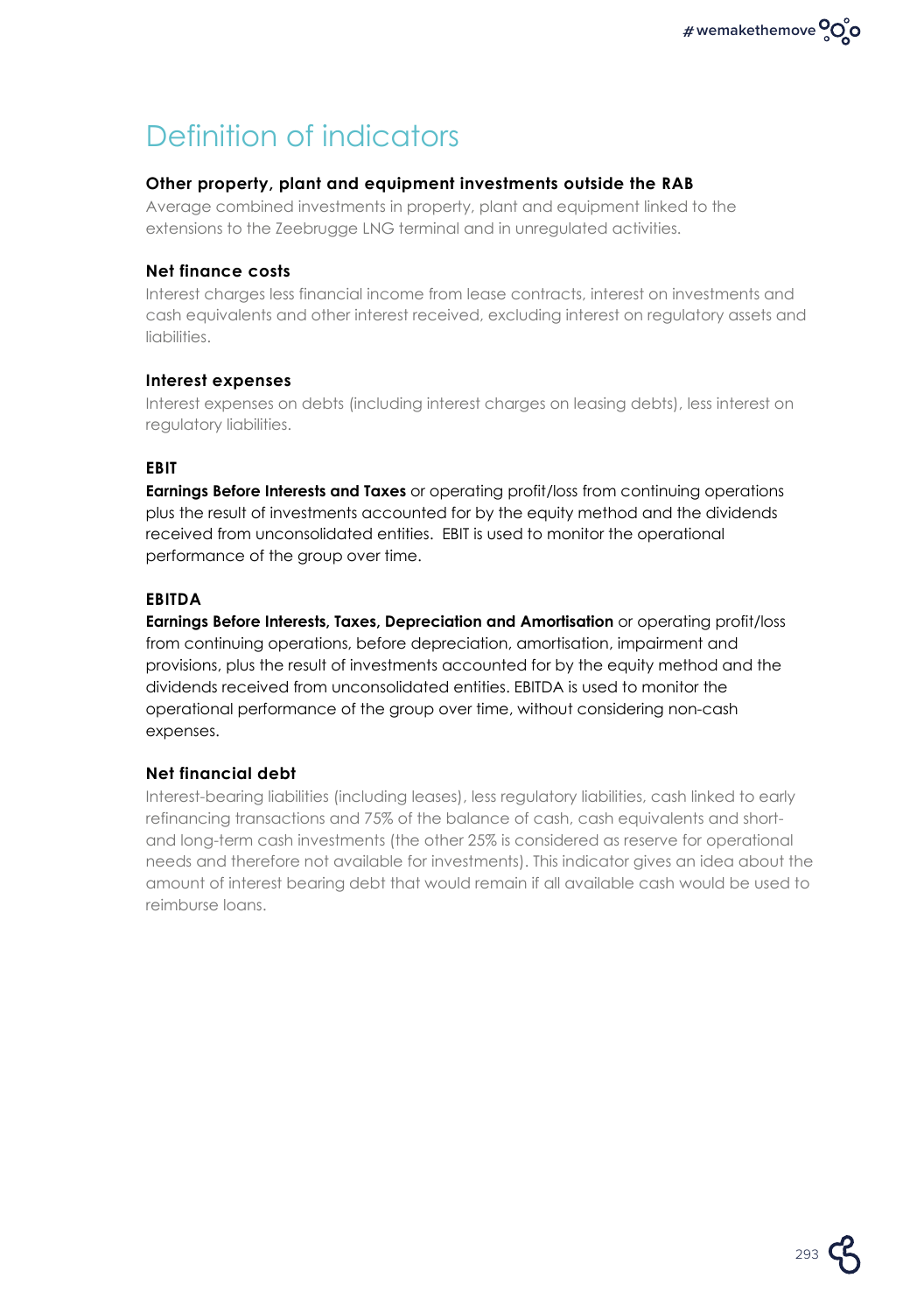#### **FFO**

Funds from Operations or profit/loss from continuing operations, excluding changes in regulatory assets and liabilities, before depreciation, amortisation, impairment and provisions, to which dividends received from associates and joint ventures and unconsolidated entities are added, and from which net financial expenses and current tax are deducted. This ratio indicates the cash generated by operational activities and thus the capacity of the group to reimburse its debts and to invest but also to pay dividends.

#### **RAB**

Average Regulatory Asset Base, or average value of the regulated asset base for the year. The RAB is a regulatory concept which contains the assets on which a regulatory return is granted, as regulated by the CREG.

#### **Extended RAB**

Total of the RAB and other property, plant and equipment investments outside the RAB.

#### **RCF**

Retained Cash-Flow or FFO, less dividends paid. This ratio indicates the cash generated by operational activities, but after payment of the dividends. It thus shows the remaining net capacity of the group to reimburse its debts and to invest.

#### **WACC**

Weighted Average Cost of Capital, which reflects the authorised return on RAB under the regulation.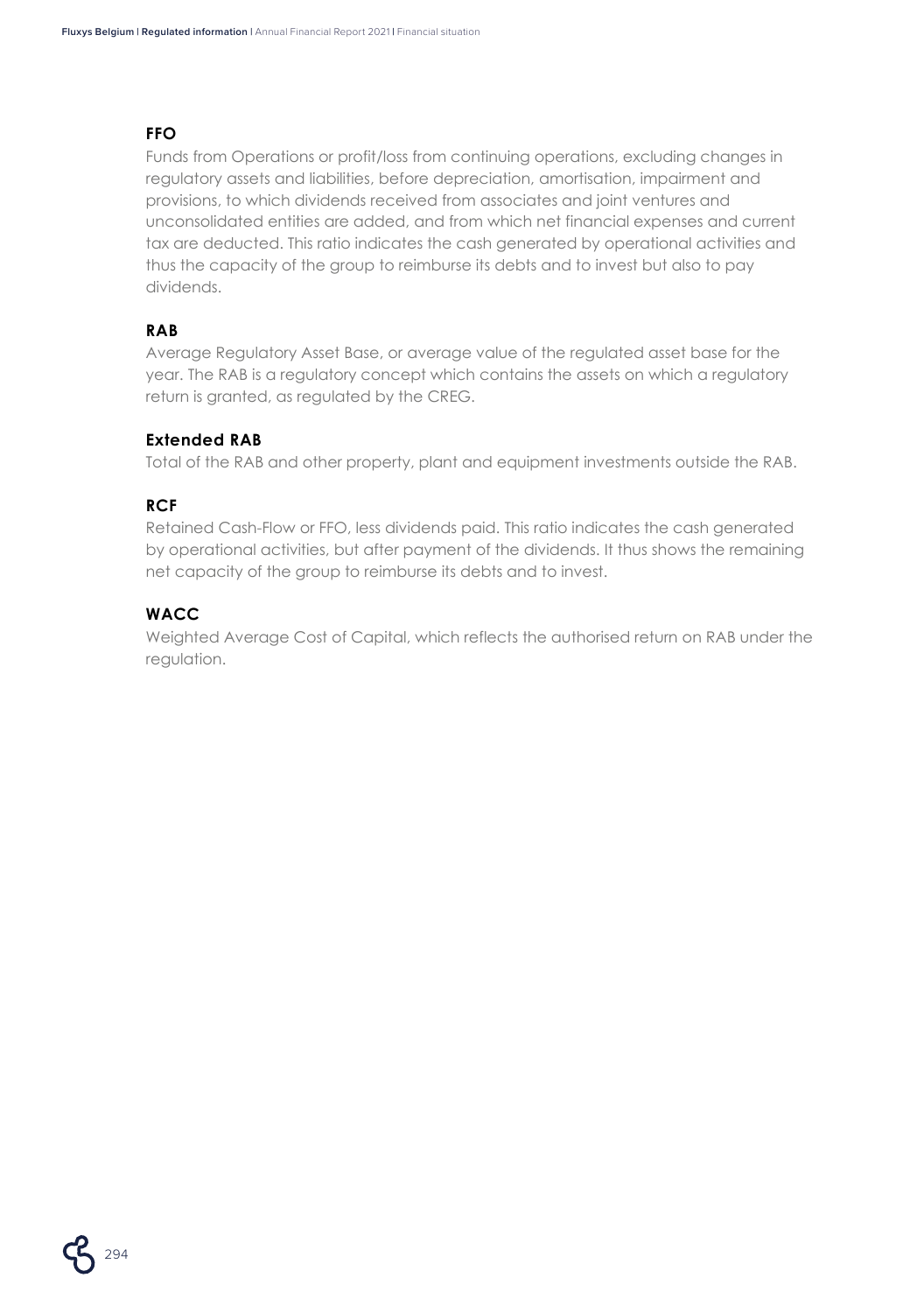| <b>Fluxys Belgium consolidated income</b><br>statement in thousands of $\epsilon$ | 31.12.2021 | 31.12.2020 | <b>Notes</b> |
|-----------------------------------------------------------------------------------|------------|------------|--------------|
| Operating profit/loss                                                             | 137,821    | 133,482    | 4            |
| Depreciations                                                                     | 173,993    | 174,534    | 4.2.4        |
| Provisions                                                                        | 7.070      | 6.155      | 4.2.4        |
| Impairment losses                                                                 | 21         | $-548$     | 4.2.4        |
| Earnings from associates and joint ventures                                       |            |            |              |
| Dividends from unconsolidated entities                                            | 0          |            | 4.3          |
| EBITDA in thousands of $\epsilon$                                                 | 318,905    | 313,623    |              |

| <b>Fluxys Belgium consolidated income</b><br>statement in thousands of $\bm{\epsilon}$ | 31.12.2021 | 31.12.2020 | <b>Notes</b> |
|----------------------------------------------------------------------------------------|------------|------------|--------------|
| Operating profit/loss                                                                  | 137.821    | 133.482    | 4            |
| Earnings from associates and joint ventures                                            |            |            |              |
| Dividends from unconsolidated entities                                                 |            |            | 4.3          |
| EBIT in thousands of $\epsilon$                                                        | 137,821    | 133.482    |              |

| <b>Fluxys Belgium consolidated income</b><br>statement in thousands of $\epsilon$ | 31.12.2021 | 31.12.2020 | <b>Notes</b> |
|-----------------------------------------------------------------------------------|------------|------------|--------------|
| Financial income from lease contracts                                             | 60         | 64         | 4.3          |
| Interest income on investments, cash and<br>cash equivalents                      | 927        | 768        | 4.3          |
| Other interest income                                                             | 30         | 24         | 4.3          |
| Borrowing interest costs                                                          | $-37.338$  | $-38.896$  | 4.4          |
| Borrowing interest cost on leasing                                                | $-983$     | $-1.039$   | 4.4          |
| Interest on regulatory assets and liabilities                                     | 1.779      | 1,933      |              |
| Net financial expenses in thousands of $\epsilon$                                 | $-35.525$  | $-37.146$  |              |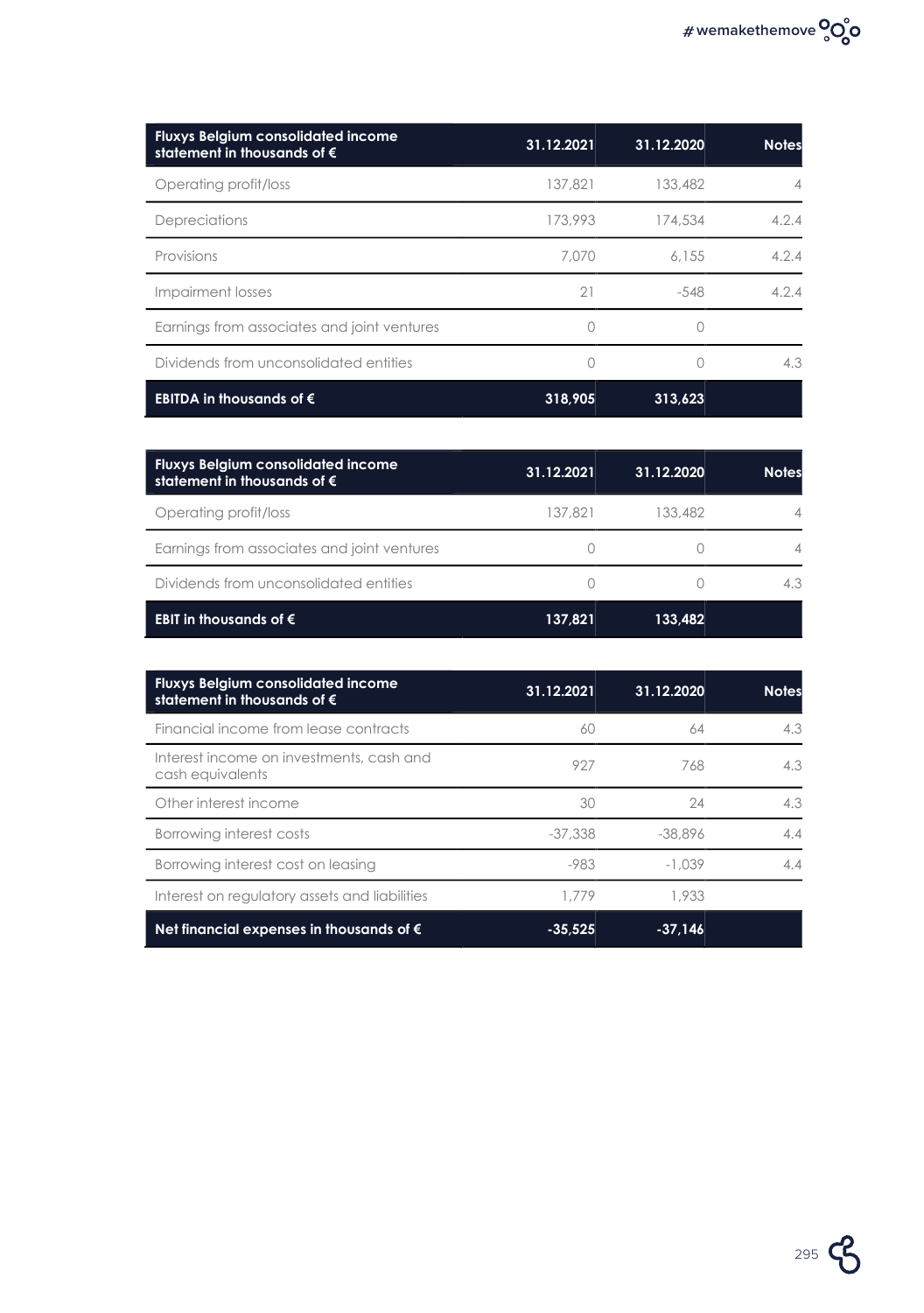| <b>Fluxys Belgium consolidated income statement</b><br>In thousands of $\bm{\epsilon}$ | 31.12.2021 | 31.12.2020 | <b>Notes</b> |
|----------------------------------------------------------------------------------------|------------|------------|--------------|
| Borrowing interest costs                                                               | -37,338    | $-38.896$  | 4.4          |
| Borrowing interest costs on leasing                                                    | -983       | $-1.039$   | 4.4          |
| Interest on regulatory liabilities                                                     | 1.779      | 1.933      |              |
| Interest expenses in thousands of $\epsilon$                                           | $-36.542$  | $-38.002$  |              |

| Fluxys Belgium consolidated income statement<br>in thousands of $\epsilon$ | 31.12.2021 | 31.12.2020         | <b>Notes</b> |
|----------------------------------------------------------------------------|------------|--------------------|--------------|
| Operating profit/loss                                                      | 137,821    | 133,482            | 4            |
| Operating revenue - Movements in regulatory<br>assets and liabilities      | $-36,095$  | $-67,003$          |              |
| Depreciations                                                              | 173,993    | 174,534            | 4.2.4        |
| Provisions                                                                 | 7.070      | 6.155              | 4.2.4        |
| Impairment losses                                                          | 21         | $-548$             | 4.2.4        |
| Inflows related to associates and joint ventures                           |            | $\left( \ \right)$ |              |
| Dividends from unconsolidated entities                                     | Ω          | Ω                  | 4.3          |
| Net financial expenses                                                     | $-35,525$  | $-37.146$          |              |
| Current tax                                                                | $-37.137$  | $-34.278$          | 4.5          |
| FFO in thousands of $\epsilon$                                             | 210,148    | 175,196            |              |

| <b>Fluxys Belgium consolidated income</b><br>statement in thousands of $\bm{\epsilon}$ | 31.12.2021 | 31.12.2020<br>revised | <b>Notes</b>                                |
|----------------------------------------------------------------------------------------|------------|-----------------------|---------------------------------------------|
| FFO                                                                                    | 210.148    | 175.196               |                                             |
| Dividends paid                                                                         | $-96.262$  | $-91,343$             | E – consolidated statement<br>of cash flows |
| RCF in thousands of                                                                    | 113.886    | 83.853                |                                             |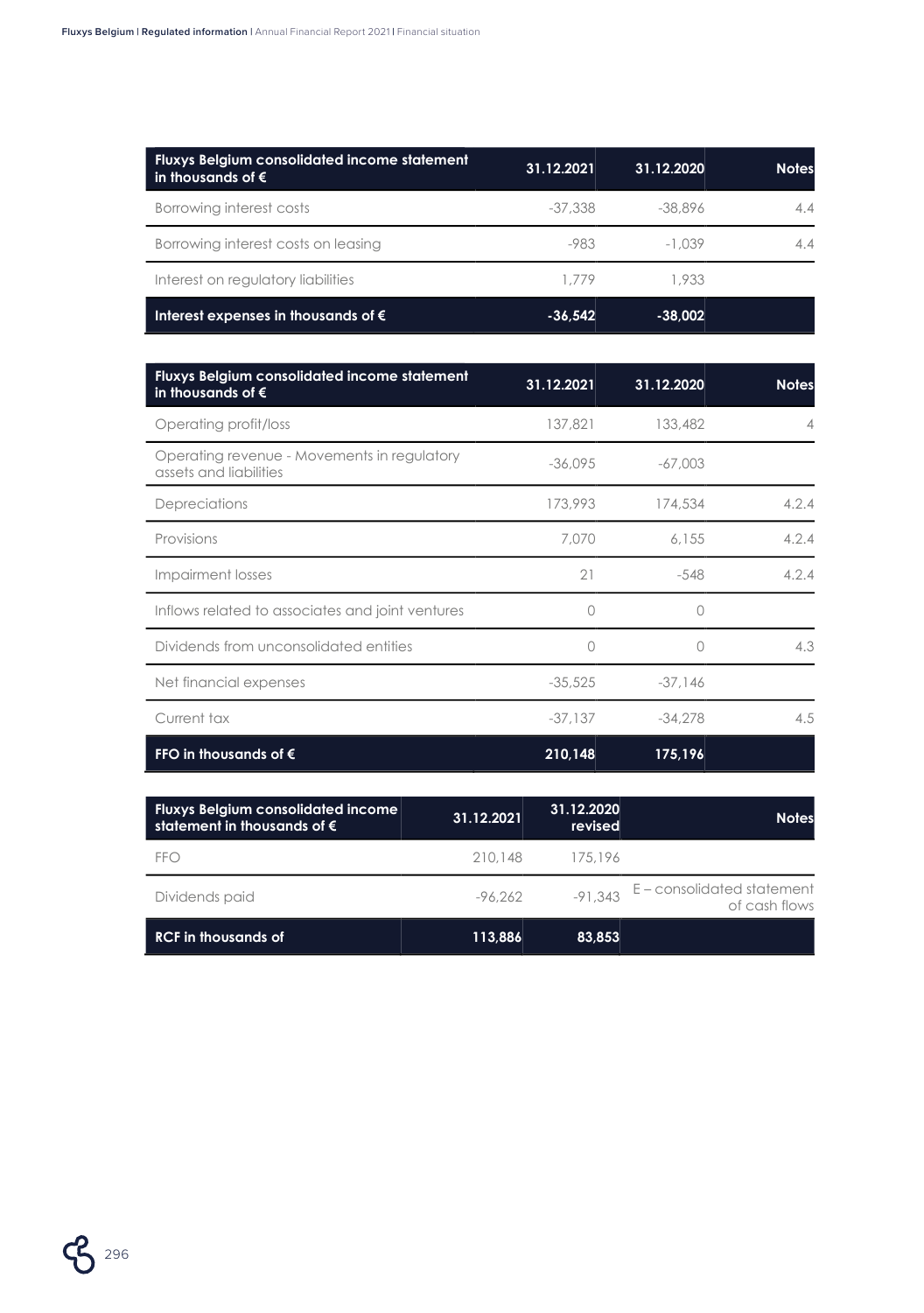| <b>Fluxys Belgium consolidated balance</b><br>sheet in thousands of $\epsilon$ | 31.12.2021  | 31.12.2020<br>revised | 31.12.2020<br>published |
|--------------------------------------------------------------------------------|-------------|-----------------------|-------------------------|
| Non-current interest-bearing liabilities                                       | 1,162,091   | 1,208,055*            | 1,589,554               |
| Current interest-bearing liabilities                                           | 57,432      | 58,186*               | 184,843                 |
| Other financing (current)                                                      | $\bigcap^*$ | $\bigcap^*$           | $-25,775$               |
| Other financing (non-current)                                                  | $\bigcap^*$ | $\bigcap^*$           | $-65,557$               |
| Other liabilities (current)                                                    | $\bigcap^*$ | $\bigcap^*$           | $-100.882$              |
| Other liabilities (non-current)                                                | $\bigcap^*$ | $\bigcap^*$           | $-315,942$              |
| Cash investments (75%)                                                         | $-34.305$   | $-29.594$             | $-29.594$               |
| Cash and cash equivalents (75%)                                                | $-275.198$  | $-283.019$            | $-283.019$              |
| Other financial assets (75%)                                                   | $-63,974$   | $-80.517$             | $-80,517$               |
| Net financial debt in thousands of $\epsilon$                                  | 846,046     | 873,111               | 873,111                 |

\*From 2021, the regulatory liabilities are presented as a separate line item on the balance sheet (including in the comparative figures). See note 1f of the annual report for further explanations.

| <b>Fluxys Belgium consolidated balance</b><br>sheet in millions of $\epsilon$ | 31.12.2021 | 31.12.2020<br>revised |  |
|-------------------------------------------------------------------------------|------------|-----------------------|--|
| Transmission                                                                  | 2.047.5    | 2.086.9               |  |
| Storage                                                                       | 228.8      | 235.6                 |  |
| LNG terminalling                                                              | 303.0      | 302.7                 |  |
| RAB in millions of $\epsilon$                                                 | 2,579.4    | 2,625.1               |  |
| Other tangible investments outside RAB                                        | 410.4      | 420.3                 |  |
| Extended RAB in millions of $\epsilon$                                        | 2,989.7    | 3.045.4               |  |

In Belgium, the Regulated Asset Base (RAB) is determined based on the average book value of the fixed assets for the period, plus essentially the accounting amortisations accumulated on the revaluation surpluses. The calculation is in line with the tariff methodology published by the CREG.